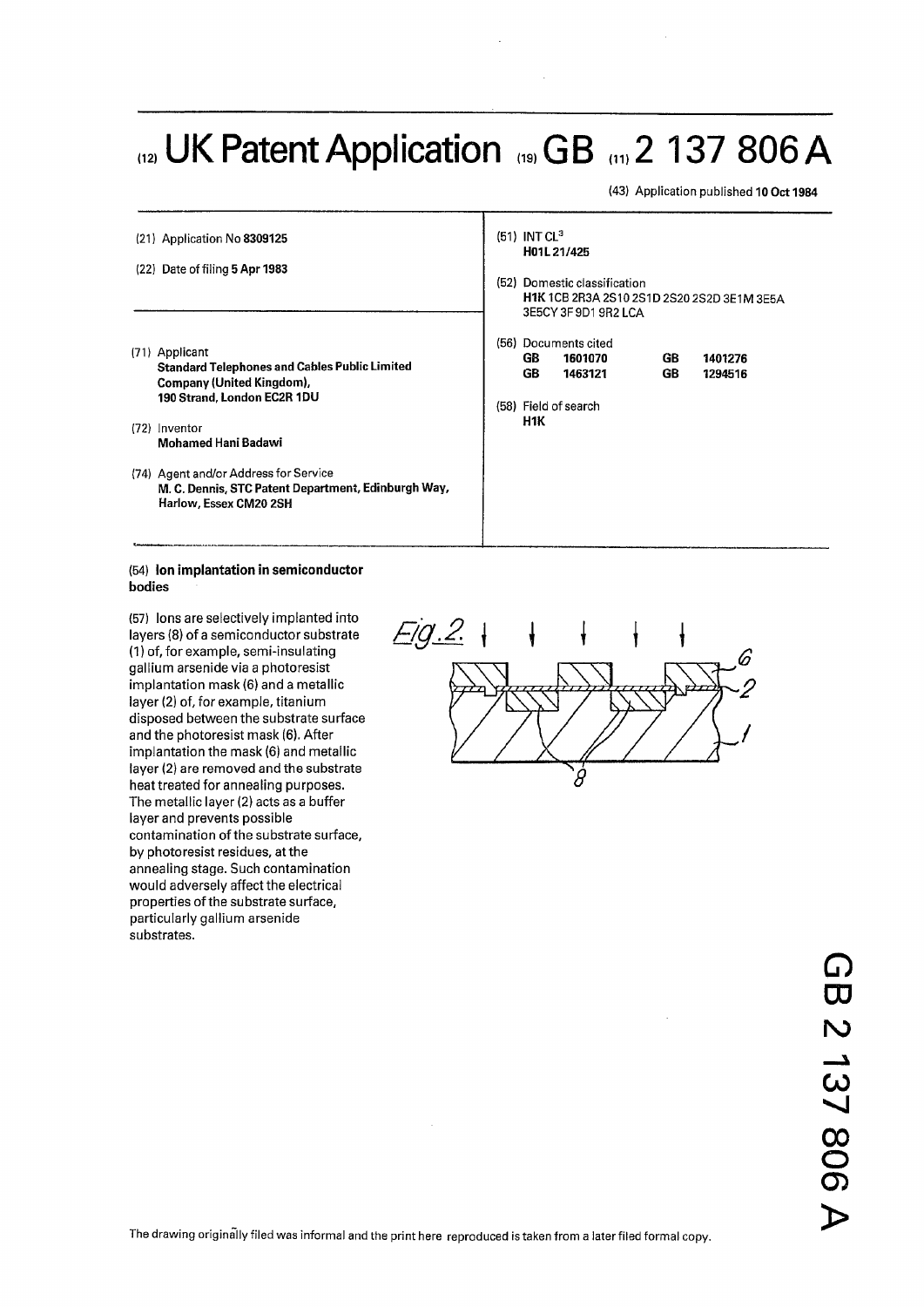







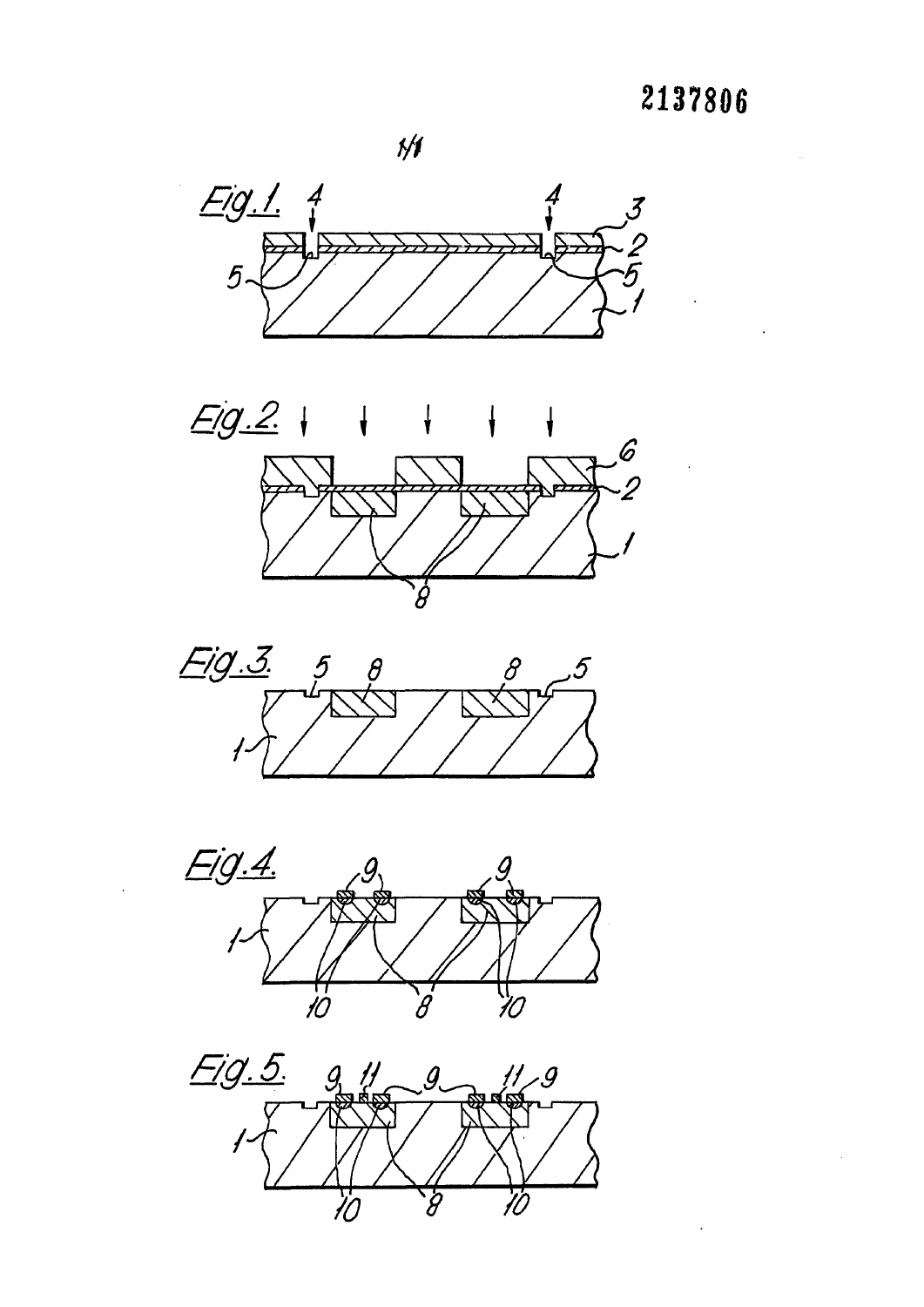## **SPECIFICATION Semiconductor processing**

This invention relates to semiconductor processing and in particular to ion implantation 5 techniques.

According to the present invention there is provided a process for implanting ions into a semiconductor substrate comprising the steps of depositing a metallic layer on a surface of the

- 10 substrate, providing a photoresist implantation mask on the metallic layer, and bombarding the substrate with ions whereby ions become selectively implanted into regions of the substrate via corresponding windows of the mask and the
- 15 metallic layer.

Embodiments of the present invention will now be described with reference to the accompanying drawings, in which Figs. 1 to 5 show successive stages in the fabrication of discrete field effect 20 transistors.

The drawings illustrate the fabrication of field effect transistors, i.e. a semi-insulating gallium arsenide substrate 1. The active regions required for the transistors are achieved by ion

- 25 implantation. A thin titanium layer 2 (approximately 400A thick) is evaporated onto a surface of the substrate (Fig. 1). A layer 3 of a positive photoresist is spun onto the titanium layer 2. Small windows 4 are opened in the photoresist
- 30 layer 3 and through these windows 4 registration marks 5 are etched in the gallium arsenide surface. The layer 3 is removed and a fresh layer 6 (Fig. 2) of a positive photoresist applied. Large windows 7 are opened in the photoresist layer *6,*
- 35 thus defining a photoresist implantation mask. The photoresist masked surface of the gallium arsenide substrate 1 is then subjected to bombardment with, for example, si<sup>29</sup> ions, as indicated by the arrows, which are thus selectively
- 40 implanted through the titanium layer 2 into regions of the substrate in order to provide conductive, in this case n-type, regions 8. The photoresist layer 6 is removed by a suitable solvent and the titanium layer is removed by
- 45 etching with HF thus achieving the selectively doped gallium arsenide structure shown in Fig. 3. In order to remove implantation induced damage of the structure it is subjected to a heat treatment at approximately 850°C by means, for example, of
- 50 a capless annealing technique, that is a heat treatment without the provision of a layer on top of the GaAs substrate, thus the structure as shown in Fig. 3 is heat treated.

Source and drain electrodes 9 and regions 10

- 55 are then provided (Fig. 4). This may be achieved by means of metallisation lift-off process comprising applying a relatively thick photoresist layer to the annealed substrate; providing windows in the photoresist layer corresponding to the required
- 60 source and drain electrodes and regions; metallising the photoresist layer and the regions 8 where exposed by the windows with an electrode/dopant metal such as a gold/germanium/nickel alloy, the photoresist is
- 65 relatively thick in comparison with the alloy layer to ensure that the alloy layer breaks at the edges of the windows; stripping off the photoresist layer together with the surplus metal, leaving the metal electrodes 9 disposed on the regions 8; and
- 70 heating the assembly to a sufficient temperature to diffuse the germanium from the metal electrodes 9 into the region 8, thus providing source and drain regions 10 with a high doping level, in this case  $\mathsf{n}^+$ , in the regions 8.
- 75 Using a similar metallisation lift-off process, this time employing a Schottky metal, for example chromium/gold, a Schottky barrier gate electrode 11 is disposed between the source and drain electrodes 9 of each transistor. Finally the thus
- 80 produced assembly is divided into individual devices or circuits which are then contacted or packaged.

The thin layer of titanium acts as a buffer layer between the photoresist and the gallium arsenide

- 85 surface, and prevents any possible contamination of the gallium arsenide surface, which may result from photoresist residues when such a buffer layer is not used. Such residues are particularly undesirable when employing ion implantation
- 90 techniques since the substrate must be subjected to heat treatment, the annealing process, after ion implantation and the surface of the substrate, if the photoresist is not fully cleaned off, will become contaminated and the electrical
- 95 properties of the wafer will be adversely affected. These residues are particularly encountered with gallium arsenide substrates since it is not possible to clean photoresist from a surface thereof particularly rigorously without adversely affecting 100 the surface.
	- Whereas the invention has basically been described with respect to discrete devices it is also applicable to the fabrication of integrated circuits on gallium arsenide substrates. Whereas only a
- 105 titanium buffer layer has been described above other metallic layers of, for example, tin, chromium, aluminium, manganese magnesium or indium, may be similarly employed. Such metallic layers, and any photoresist residues therein, can
- 110 be simply and effectively removed by HF or HCL etching, for example, without damaging the substrate surface. Whereas the semiconductor body into which ions are implanted has been specifically described as gallium arsenide, other
- 115 semiconductors for example other compound semiconductors or silicon may be similarly processed. It is possible to merely use a patterned photoresist layer for the selective ion implantation of silicon, since the latter can be subjected to a
- very rigorous cleaning process, to ensure that no photoresist residues remain before annealing, without adversely affecting the surface of the silicon. However in certain instances it may be preferable to use the metallic buffer layer 125 described above.

## CLAIMS

1. A process for implanting ions into a semiconductor substrate comprising the steps of